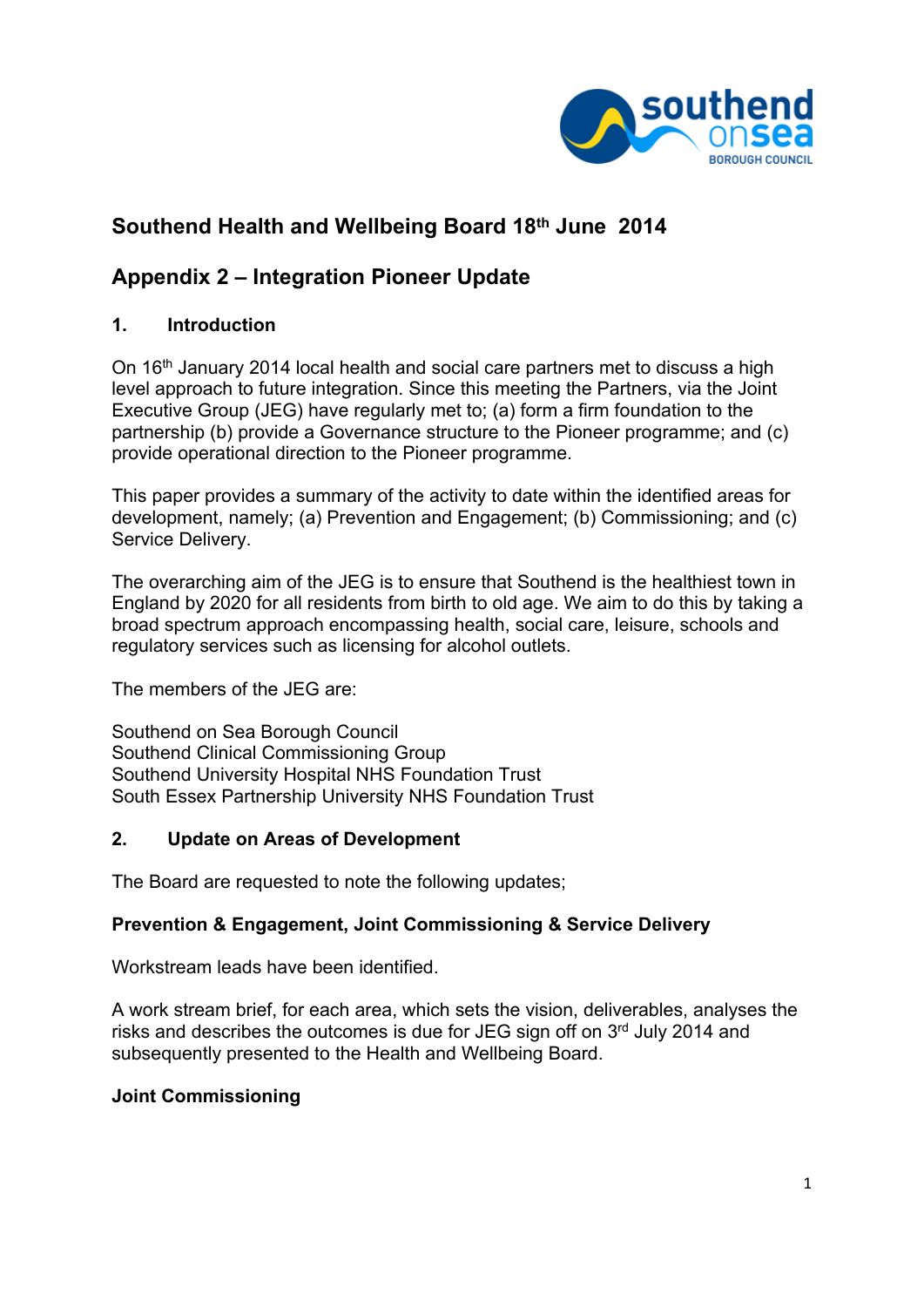The interdependencies between the workstreams are now being explored, for example the design and development of prevention services will involve commissioning and changes in the way in which operational services are delivered.

The agenda for integrated commissioning is driven by evidence of effective partnership working across health and social care which has, over recent time, been reflected in formal agreements between the two parties both to commission and to provide joint services.

These agreements have been reached through a commissioning cycle of review of current provision, analysis of demand and need, planning new services which deliver better outcomes for patients and service users and subsequent review of those outcomes to shape future services.

In practice the Joint Strategic Needs Assessments for both adult social care and childrens services, which are reported to the Health and Wellbeing Board, analyse need and demand for health and social care services and shape the range of Commissioning Strategies which describe the Council's ambition to improve services. In addition, note will always be taken in these strategies of the needs and wishes of patients and service users, and their carers. At the same time the challenge to provide a stable and affordable market for delivery of health and social care services involves collaboration with service providers as part of the process of review of service provision..

There are a number of drivers to the integration of commissioning, to the bringing together the contributions which Health, Public Health and Social Care make to commissioning and to the change in service delivery which improves outcomes and reduces the costs of services.

- a) The Pioneer Programme has Southend on Sea Borough Council as one of 14 local authorities across England included within the programme, and is intended to develop models of commissioning and providing services which deliver;
- Better integrated services and better access to those services;
- Better integrated information and knowledge about health and social care demand;
- A renewed focus on prevention and individual responsibility;
- Better use of resources through joint planning and commissioning;
- Better understanding of local people and their experiences
- b) The Better Care Fund is part of health services wider strategic programme which includes the older peoples programme and the CCG five year strategic plan. Better Care is part of national direction to further develop collaboration between health and social care.

At a broader level integrated commissioning seeks to create a sustainable health and social care system which delivers high quality care in the most appropriate setting, improves the health and well-being of the population and achieves value for money.